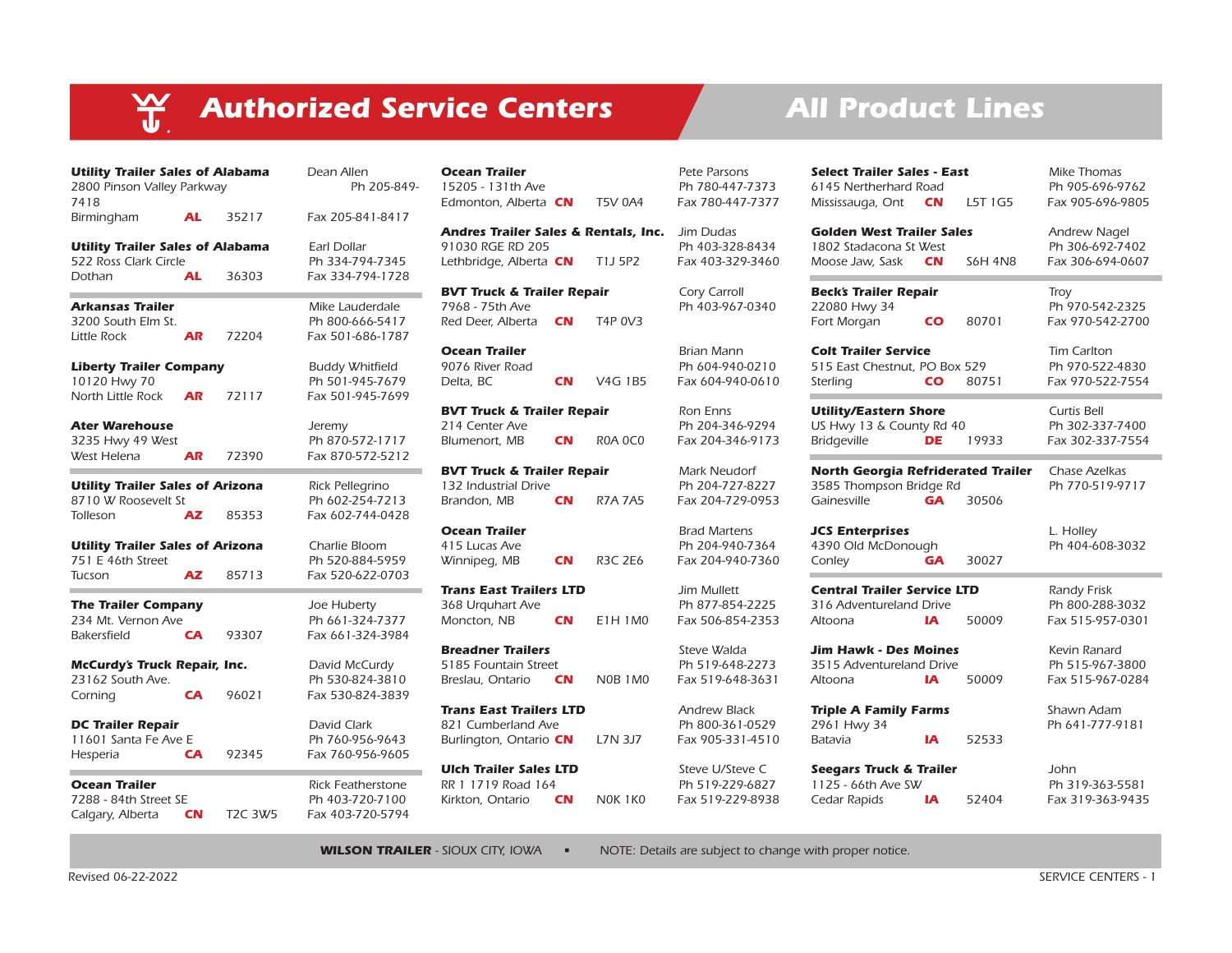# **Authorized Service Centers**

### **All Product Lines**

| <b>Jim Hawk - Council Bluffs</b><br>3119 S 9th Street                         |    |       | Pete Merksick<br>Ph 712-366-2241                   | R & I<br>4125                |
|-------------------------------------------------------------------------------|----|-------|----------------------------------------------------|------------------------------|
| <b>Council Bluffs</b>                                                         | IA | 51501 | Fax 712-366-3441                                   | <b>Boise</b>                 |
| <b>Jim Hawk Truck &amp; Trailer</b><br>900 W 76th Street                      |    |       | Mark Gerlach<br>Ph 563-386-2990                    | <b>Utilit</b><br>4306        |
| Davenport                                                                     | IA | 52806 | Fax 563-386-2982                                   | Idaho                        |
| <b>HD Equipment Inc.</b><br>2289 Hwy 30<br><b>Grand Mound</b>                 | IA | 52751 | Guthrie Waechter<br>Ph 563-847-1895                | Wag<br>410L<br>Twin          |
| <b>Buckshot Repair</b><br>5829 La Porte Road<br>Waterloo                      | IA | 50702 | Chris Bunz<br>Ph 319-296-1425<br>Fax 319-296-1741  | Daca<br>3974<br>Deca         |
| <b>Lahr Repair Inc.</b><br>2113 Hwy 38<br>Manchester                          | IA | 52057 | Greg Lahr<br>Ph 563-927-8106<br>Fax 563-927-9537   | Jim I<br>4001<br>East F      |
| <b>Dave's Diesel</b><br>27901 - 620th Street<br>Manson                        | IA | 50563 | Dave<br>Ph 712-469-2777<br>Fax 712-469-3017        | <b>Blue</b><br>1209<br>Fairb |
| <b>Bill &amp; Ray's Auto Service</b><br>2455 Hwy 23<br>Oskaloosa              | IA | 51161 | Dave DeJong<br>Ph 641-673-3370<br>Fax 712-520-6970 | Free<br>1552<br>Freep        |
| <b>Siouxland Trailer Sales Inc.</b><br>57575 - 190th Blvd<br>Pacific Junction | IA | 51106 | Dean Palmer<br>Ph 712-520-6969<br>Fax 712-520-6970 | Eastl<br>1427<br>Lanar       |
| <b>Wilson Trailer Company - Parts</b><br>4400 S Lewis Blvd<br>Sioux City      | IA | 51106 | <b>Scott Ross</b><br>Ph 800-728-5334               | Hiel<br>2284<br>Prairi       |
| <b>Wilson Trailer Company - Service</b><br>4400 S Lewis Blyd<br>Sioux City    | IA | 51106 | <b>John Newell</b><br>Ph 800-728-5334              | Illinc<br>496 E<br>Meno      |
| <b>Wilson Trailer Company - Warranty</b><br>4400 S Lewis Blvd.<br>Sioux City  | IA | 51106 | <b>Todd Heitman</b><br>Ph 800-728-5334             | <b>KCM</b><br>225 \<br>Morto |

| <b>R &amp; R Services Inc.</b>                  |     |       | Ron Tipton         |
|-------------------------------------------------|-----|-------|--------------------|
| 4125 S Eagleson Rd                              |     |       | Ph 208-362-7510    |
| Boise                                           | ID  | 83705 | Fax 208-362-7514   |
| <b>Utility Trailer Sales of Idaho Falls</b>     |     |       | Ed Frostman        |
| 4306 W Andco Drive                              |     |       | Ph 208-552-0575    |
| Idaho Falls                                     | ID  | 83402 | Fax 208-552-0619   |
| <b>Wagner Transportation Company</b>            |     |       | Ryker Wagner       |
| 410 Locust St N, P.O. Box 192                   |     |       | Ph 208-733-7671    |
| <b>Twin Falls</b>                               | מו  | 83301 | Fax 208-733-9262   |
| <b>Dacatur Trailer Sales &amp; Service Inc.</b> |     |       | <b>Emily Watts</b> |
| 3974 E Mueller Ave                              |     |       | Ph 217-422-7179    |
| Decatur                                         | п.  | 62526 | Fax 217-422-1478   |
| Jim Hawk Truck Trailers Inc.                    |     |       | <b>Adam Rusk</b>   |
| 4001 Main                                       |     |       | Ph 800-421-6559    |
| East Peoria                                     | IL  | 61611 | Fax 309-694-0036   |
| <b>Blue Line Shop Service</b>                   |     |       | Jerrold Haas       |
| 12096 N 2400 East Road                          |     |       | Ph 815-692-2210    |
| Fairbury                                        | ш   | 61739 | Fax 815-692-6603   |
| Freeport Metal Specialties Company Dan McWorthy |     |       |                    |
| 1552 Illinois RT 75 E                           |     |       | Ph 815-235-9835    |
| Freeport                                        | IL  | 61032 | Fax 815-235-4816   |
| <b>Eastland Fabrication</b>                     |     |       | Mike Sweitzer      |
| 14273 ILL Route 73                              |     |       | Ph 815-493-8399    |
| Lanark                                          | IL  | 61043 | Fax 815-493-8499   |
| <b>Hiel Enterprises</b>                         |     |       | Danny Mahr         |
| 22842 IL Hwy 41, P.O. Box 110                   |     |       | Ph 309-775-3333    |
| Prairie City                                    | IL. | 61470 | Fax 309-775-3336   |
| Illinois Frame Inc.                             |     |       | Tim Kennedy        |
| 496 East Route 34                               |     |       | Ph 815-539-5033    |
| Mendota                                         | п.  | 61342 | Fax 815-539-9664   |
| <b>KCM Truck &amp; Repair</b>                   |     |       | John Anderson      |
| 225 W Courtland Street                          |     |       | Ph 309-263-4644    |
| Morton                                          | IL. | 61550 | Fax 309-263-4880   |
|                                                 |     |       |                    |

| on Tipton<br>62-7510<br>362-7514  | <b>Spaeth Welding</b><br>321 W Missouri<br>New Baden                                               | IL | 62265 | Marvin Spaeth<br>Ph 618-588-3596<br>Fax 618-588-3824                   |
|-----------------------------------|----------------------------------------------------------------------------------------------------|----|-------|------------------------------------------------------------------------|
| man<br>52-0575<br>552-0619        | <b>Springfield Trailer</b><br>3370 Singer Ave<br>Springfield                                       | IL | 62702 | Jim Weekly<br>Ph 217-789-2673<br>Fax 217-789-2686                      |
| agner<br>33-7671<br>733-9262      | <b>Thermo King Quad Cities</b><br>3900 - 81st Ave West<br>Rock Island                              | IL | 61201 | Al Chandler<br>Ph 309-787-6177<br>Fax 309-787-8393                     |
| atts<br>$22 - 7179$<br>422-1478   | <b>Dedicated Diesel</b><br>1306 Triumph<br>Urbana                                                  | IL | 61802 | <b>Rick</b><br>Ph 217-328-6822                                         |
| ısk<br>21-6559<br>694-0036        | <b>Schwarze Trailer Repair Inc.</b><br>5925 State Route 3<br>Waterloo                              | IL | 62298 | Karen Schwarze<br>Ph 618-458-7706                                      |
| laas<br>92-2210<br>692-6603       | <b>WTS Indiana</b><br>1501 S 800 W<br>Frankfort                                                    | IN | 46041 | Jamie Peterson<br>Ph 765-482-4684<br>Fax 765-485-0195                  |
| Vorthy<br>:35-9835<br>235-4816    | <b>WTS of KS - Dodge City</b><br>2730 E Trail Street, P.O. Box 297<br>Dodge City                   | KS | 67801 | Pedro Hernandez<br>Ph 620-225-6220<br>Fax 620-227-6627                 |
| eitzer<br>93-8399<br>493-8499     | <b>WTS of KS - Liberal</b><br>Jct N US Hwy 83 & Tucker Rrd (Rd F)<br>2401 Wildcat Court<br>Liberal | KS | 67901 | Daniel Davis<br>Ph 620-225-6220<br>Ph 800-279-9875<br>Fax 620-227-8627 |
| 1ahr<br>75-3333<br>775-3336       | Double "O" Trailer Service Inc.<br>225 E 19th Street<br>Paris                                      | KY | 40361 | Sid Wells<br>Ph 859-987-4200<br>Fax 859-987-4247                       |
| im Kennedy<br>39-5033<br>539-9664 | Ater Warehouse Inc.<br>6554 Hwy 84 E, P.O. Box 906<br>Ferriday                                     | LA | 71334 | Ron Haney<br>Ph 318-757-4128<br>Fax 318-757-2726                       |
| derson<br>63-4644<br>263-4880     | Hudsonville Truck & Trl Service Co.<br>3308 Hudson Trail Drive<br>Hudsonville                      | MI | 49426 | Mark Duimstra<br>Ph 616-896-8900<br>Fax 616-896-8067                   |

**WILSON TRAILER** - SIOUX CITY, IOWA • NOTE: Details are subject to change with proper notice.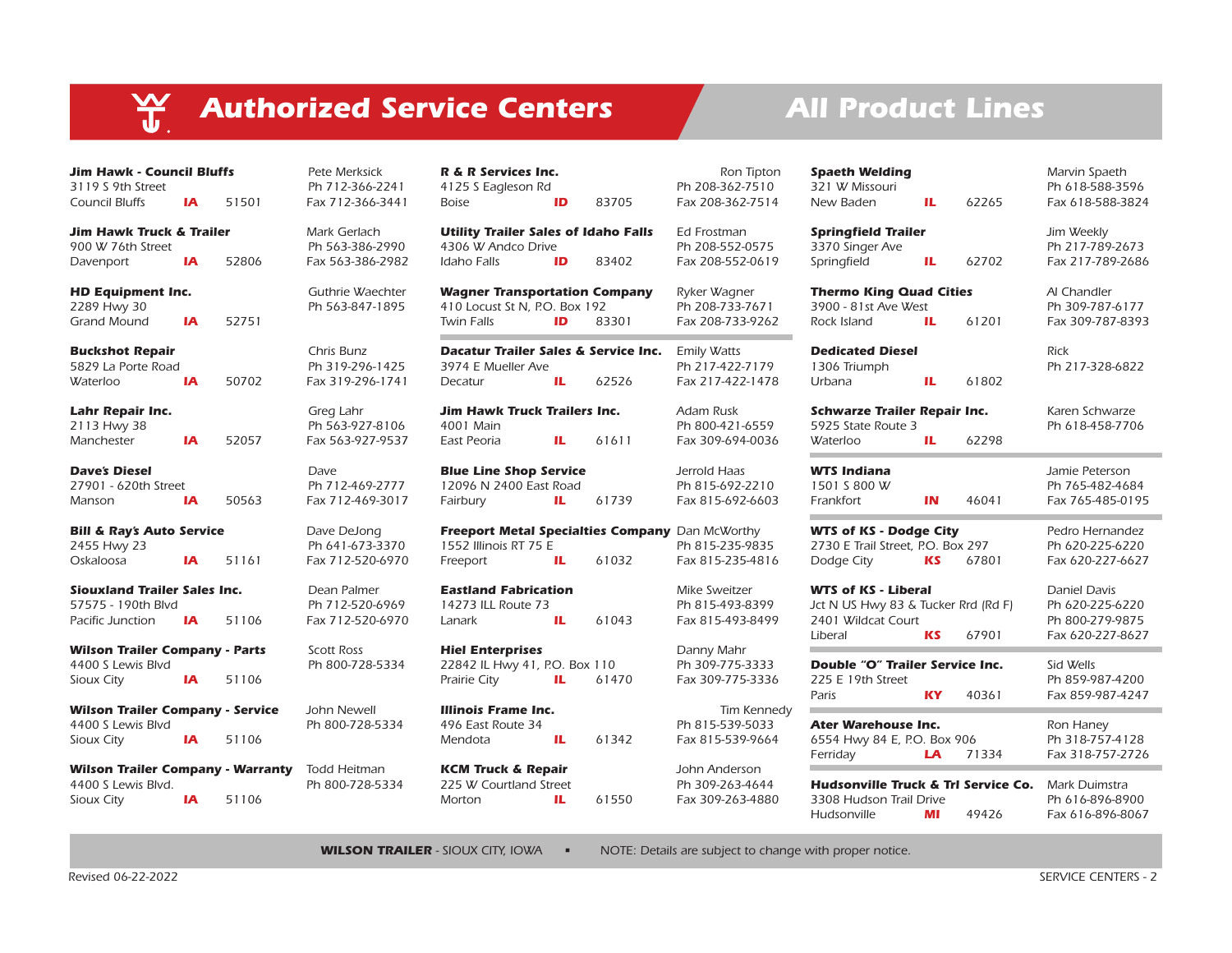#### **Authorized Service Centers**笠

| Scientific Brake & Equipment Co.<br>314 W Genesee Ave                        | Al Schreur<br>Ph 800-292-0235 |       |                                                           |
|------------------------------------------------------------------------------|-------------------------------|-------|-----------------------------------------------------------|
| Saginaw                                                                      | мı                            | 48602 |                                                           |
| <b>Albert Lea Trailer Repair</b><br>eman                                     |                               |       | Wayne Bom-                                                |
| 2101 Consul<br>Albert Lea                                                    | <b>MN</b>                     | 56007 | Ph 507-377-1671<br>Fax 507-373-2713                       |
| <b>WTS of MN</b><br>Hwy 14 E, P.O. Box 337<br>Lamberton                      | <b>MN</b>                     | 56152 | Dave Hannerman<br>Ph 507-752-7833<br>Fax 507-752-7379     |
| <b>WTS of Mn</b><br>1294 N River Drive, P.O. Box 1996<br>Mankato             | <b>MN</b>                     | 56001 | <b>Kurt Aarons</b><br>Ph 507-388-2907<br>Fax 507-625-6013 |
| <b>Wiethop Truck Sales Inc.</b><br>2350 Independence<br>Cape Girardeau       | <b>MO</b>                     | 63703 | Tim Huey<br>Ph 573-334-5221<br>Fax 573-334-5184           |
| <b>Joplin Trailer Inc.</b><br>2430 Davis Blvd<br>Joplin                      | <b>MO</b>                     | 64804 | Joe Sullenger<br>Ph 417-782-2702<br>Fax 417-782-8613      |
| <b>Trailer Connection</b><br>5408 Hwy 43<br>Joplin                           | MО                            | 64804 | Dwight Payton<br>Ph 417-659-9999<br>Fax 417-659-8020      |
| <b>Jim Hawk Truck Trailers/Kansas</b><br>7500 NE Gardner Ave<br>Kansas City  | <b>MO</b>                     | 64120 | Maurice Camerlynck<br>Ph 816-241-9200<br>Fax 816-241-2380 |
| <b>Springfield Trailer Service</b><br>2929 E Blaine<br>Springfield           | <b>MO</b>                     | 65803 | Shawn Lacey<br>Ph 417-864-8511<br>Fax 417-864-6424        |
| <b>Southern States Utility Trailer Sales</b><br>550 Hwy 49 South<br>Richland | <b>MS</b>                     | 39218 | Jimmy Thompson<br>Ph 800-844-9100<br>Fax 601-932-7037     |
| <b>KR Rauch Company</b><br>1705 Old Hardin Road<br><b>Billings</b>           | <b>MT</b>                     | 59101 | Kevin Rauch<br>Ph 406-259-2053<br>Fax 406-259-4587        |
|                                                                              |                               |       |                                                           |

| Schreur<br>800-292-0235                                 | C.R.T.S. Inc.<br>3301 Integrity Drive<br>Garner<br>NC.                                               | 27529 | Kevin Danner<br>Ph 800-662-7026<br>Fax 919-773-4008      | <b>Crossroads Trail</b><br>3610 N. St. Paul A<br>Sioux Falls                     |
|---------------------------------------------------------|------------------------------------------------------------------------------------------------------|-------|----------------------------------------------------------|----------------------------------------------------------------------------------|
| Wayne Bom-<br>507-377-1671                              | C.R.T.S. Inc.<br>2956 Amity Hill Road<br>Statesville<br><b>NC</b>                                    | 28677 | Jerry Wright<br>Ph 877-754-4329<br>Fax 704-838-1709      | Larson Truck Sa<br>27115 Parklane Di<br>Sioux Falls                              |
| x 507-373-2713                                          |                                                                                                      |       |                                                          |                                                                                  |
| ave Hannerman<br>507-752-7833 ا<br>x 507-752-7379       | <b>Wilson Trailer Sales &amp; Service</b><br>1825 Thorne Ave, P.O. Box 3637<br>Wilson<br>NC.         | 27893 | Joe Staples<br>Ph 252-237-6186<br>Fax 252-237-4145       | <b>Transport Parts</b><br>3370 Fontaine Roa<br>Mempis                            |
| ırt Aarons<br>507-388-2907<br>x 507-625-6013            | <b>Johnsen Trailer Sales</b><br>2100 Industrial Drive, P.O. Box 1562<br><b>ND</b><br><b>Bismarck</b> | 58502 | Kevin Beto<br>Ph 701-255-0480<br>Fax 701-255-3991        | <b>Fleet Equipmen</b><br>414 Woodycrest A<br>Nashville                           |
| Tim Huey<br>573-334-5221<br>x 573-334-5184              | <b>Johnsen Trailer Sales</b><br>3631 - 38th Street, P.O. Box 9493<br>Fargo<br><b>ND</b>              | 58106 | Robbie Fetsch<br>Ph 701-282-3790<br>Fax 701-282-3593     | <b>Smoky Mountair</b><br>3609 Roy Messer I<br><b>White Pine</b>                  |
| e Sullenger<br>1417-782-2702<br>x 417-782-8613          | <b>Wilson Trailer - Grand Island</b><br>2314 E Hwy 30, P.O. Box 2421<br>Grand Island<br><b>NE</b>    | 68802 | Scott Lamb<br>Ph 308-381-1800<br>Fax 308-381-4845        | <b>American Equip</b><br>610 N Grand, P.O.<br>Amarillo                           |
| <i>v</i> ight Payton<br>1417-659-9999<br>x 417-659-8020 | <b>E &amp; R Trailer Sales &amp; Service</b><br>20186 Lincoln Hwy<br>Middle Point<br>OН              | 45863 | Kevin Woebbeking<br>Ph 419-968-2115<br>Fax 419-968-2712  | <b>American Equip</b><br>3707 Martin Luthe<br>Lubbock                            |
|                                                         | <b>B &amp; G Equipment &amp; Truck Repair Inc.</b>                                                   |       | Bruce Man-                                               | <b>S &amp; W Trailer Se</b>                                                      |
| aurice Camerlynck<br>816-241-9200 ا<br>x 816-241-2380   | qoet<br>1951 Dryden Road<br>Moraine<br>OН                                                            | 45439 | Ph 937-294-9944<br>Fax 937-294-9907                      | 4803 Emil Road<br>San Antonio                                                    |
| awn Lacey<br>11–864-85 ا 4<br>x 417-864-6424            | <b>Wilson Trailer - Oklahoma</b><br>14100 S Meridan<br>Oklahoma City<br>OK                           | 73173 | Ronnie Burnside<br>Ph 800-471-4450<br>Fax 405-691-4932   | <b>Great West Leas</b><br>6419 - 2100 S<br>West Valley City                      |
| nmy Thompson<br>800-844-9100 ו<br>x 601-932-7037        | <b>Great Western Leasing</b><br>4826 Monument Drive<br><b>Grants Pass</b><br>OR.                     | 97526 | Robert Cwiklinski<br>Ph 541-471-4450<br>Fax 541-471-4452 | <b>Utility Trailer Sa</b><br>Division of C.R.T.S.<br>711 N Washingtor<br>Ashland |
| vin Rauch:<br>1406-259-2053 ہ<br>x 406-259-4587         | <b>EMM Sales &amp; Service Inc.</b><br>141 Zooks Mill Road<br>Brownstown<br><b>PA</b>                | 17508 | Kevin Wilmer<br>Ph 800-288-2081<br>Fax 717-859-3294      |                                                                                  |
|                                                         | <b>WILSON TRAILER</b> - SIOUX CITY. IOWA                                                             |       | NOTE: Details are subject to change with proper notice.  |                                                                                  |

**Fleet Equipment Nashville, LLC** Paul Garnett 414 Woodycrest Ave Ph 615-259-3301<br>Nashville **TN** 37224 Fax 615-726-2369 **Smoky Mountain Utility** David Debord 3609 Roy Messer Hwy Ph 865-674-0811 White Pine **TN** 37890 Fax 865-674-0817

**American Equipment & Trailer Inc.** Greg Howard 610 N Grand, P.O. Box 32190 Ph 806-383-8831 Amarillo **TX** 79120 Fax 806-383-0662

**American Equipment & Trailer Inc.** Josh Winters 3707 Martin Luther King Blvd Ph 806-747-2991 Lubbock **TX** 79404 Fax 806-747-3715

**TN** 37224 Fax 615-726-2369

**S & W Trailer Service Gene Carrion** 4803 Emil Road Ph 210-661-4691San Antonio **TX** 78219 Fax 210-666-0975

**COL Great West Leasing** Tony Martinez 6419 - 2100 S Ph 801-936-1811

West Valley City **UT** 84128 Fax 801-936-2754

**Utility Trailer Sales of Virginia** John Eddy Division of C.R.T.S. Inc. Ph 800-443-5254 711 N Washington Hwy Fax 804-798-2685<br>Ashland **VA** 23005

#### **All Product Lines**

**Crossroads Trailer Jesse Kroger** 3610 N. St. Paul Ave. Ph 605-334-3033Sioux Falls **SD** 57104 Fax 605-334-6241

**Larson Truck Sales Inc**. Vern Feekes27115 Parklane Drive **Ph 605-368-5217** Sioux Falls **SD** 57106 Fax 605-368-2199

**Transport Parts Inc.** Ken Carter 3370 Fontaine Road Ph 901-396-3615Mempis **TN** 38116 Fax 901-396-1375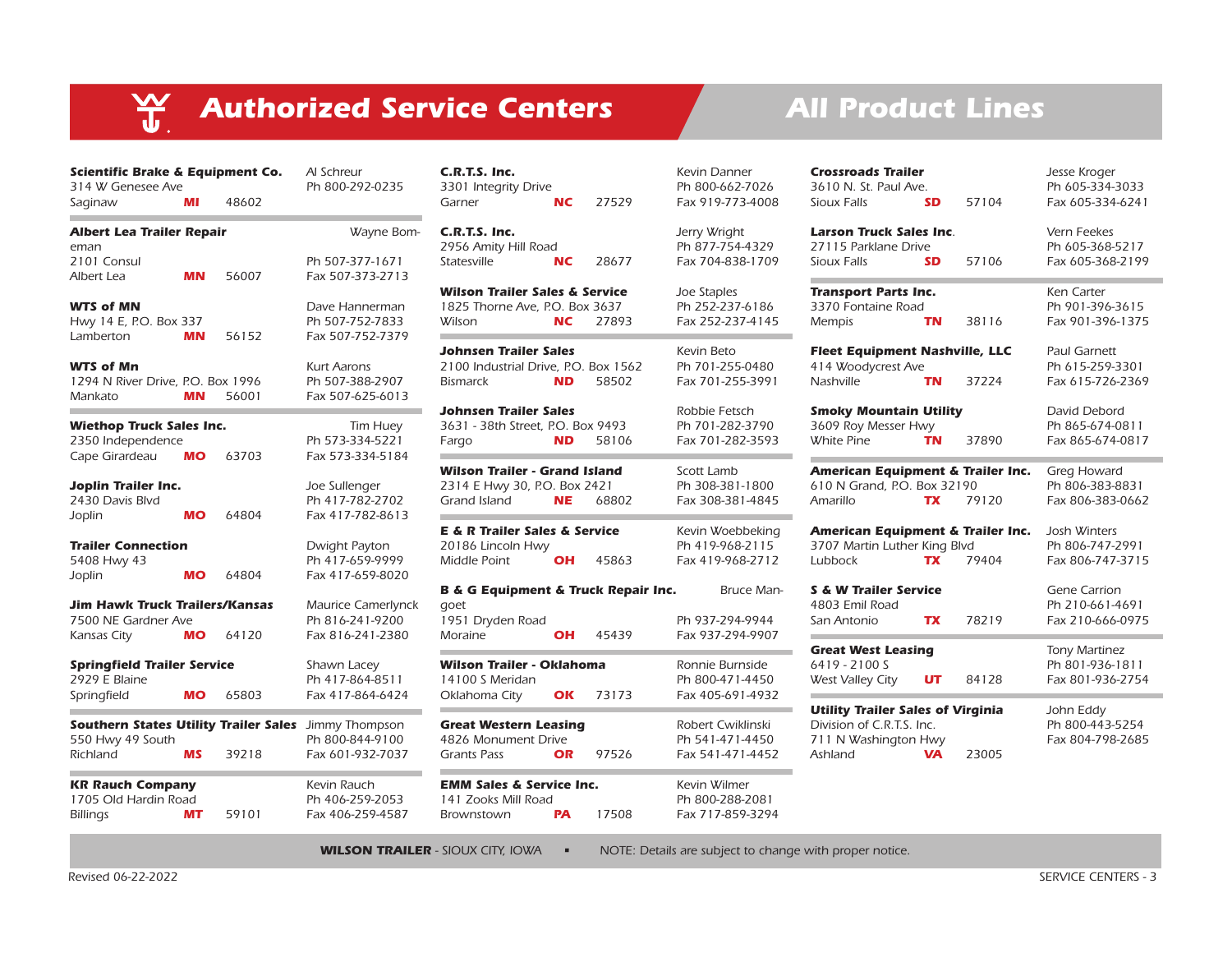

## **All Product Lines**

#### **Utility Trailer Sales of Virginia**

| Division of C.R.T.S. Inc.<br>146 Simmons Drive                                |           |       | Ph 877-992-9850<br>Fax 540-992-2878                       |
|-------------------------------------------------------------------------------|-----------|-------|-----------------------------------------------------------|
| Cloverdale                                                                    | <b>VA</b> | 24077 |                                                           |
| <b>Freightliner Northwest</b><br>10310 W Westbow Blvd                         |           |       | Allen Feider<br>Ph 509-744-0390                           |
| Spokane                                                                       | <b>WA</b> | 99224 | Fax 509-363-3109                                          |
| <b>Leland Trailer Equipment</b><br>N 616 Lake Road, P.O. Box 11217<br>Spokane | <b>WA</b> | 99211 | Darryl Heath<br>Ph 509-535-0291<br>Fax 509-535-0294       |
| <b>Northwest Trailer Center</b><br>6518 E Dean<br>Spokane                     | <b>WA</b> | 99212 | Craig Stelling<br>Ph 509-535-3007<br>Fax 509-535-2017     |
| <b>Freedom Truck Centers Inc.</b><br>1901 Rudkin Road<br>Union Gap            | <b>WA</b> | 98903 | Mike Hubbard<br>Ph 509-248-3718<br>Ph 800-378-9478        |
|                                                                               |           |       | Fax 509-575-1255                                          |
| <b>Trudell Sales of Green Bay</b>                                             |           |       | Jeff Hendzel                                              |
| Hwy 41 & 2049 Creamery Road                                                   |           |       | Ph 920-336-0601                                           |
| <b>DePere</b>                                                                 | <b>WI</b> | 54115 | Fax 920-336-1881                                          |
| <b>North Central Utility of Wisconsin</b><br>4334 Daentel Road                |           |       | Dale Sturdevart<br>Ph 800-362-7370                        |
| <b>DeForest</b>                                                               | WI        | 53532 | Fax 608-249-5301                                          |
| <b>Kieler Service Center</b><br>3722 Contractor Lane<br>Kieler                | WI        | 53812 | <b>Brian Hartl</b><br>Ph 608-568-7265<br>Fax 608-568-3229 |

**WILSON TRAILER** - SIOUX CITY, IOWA • NOTE: Details are subject to change with proper notice.